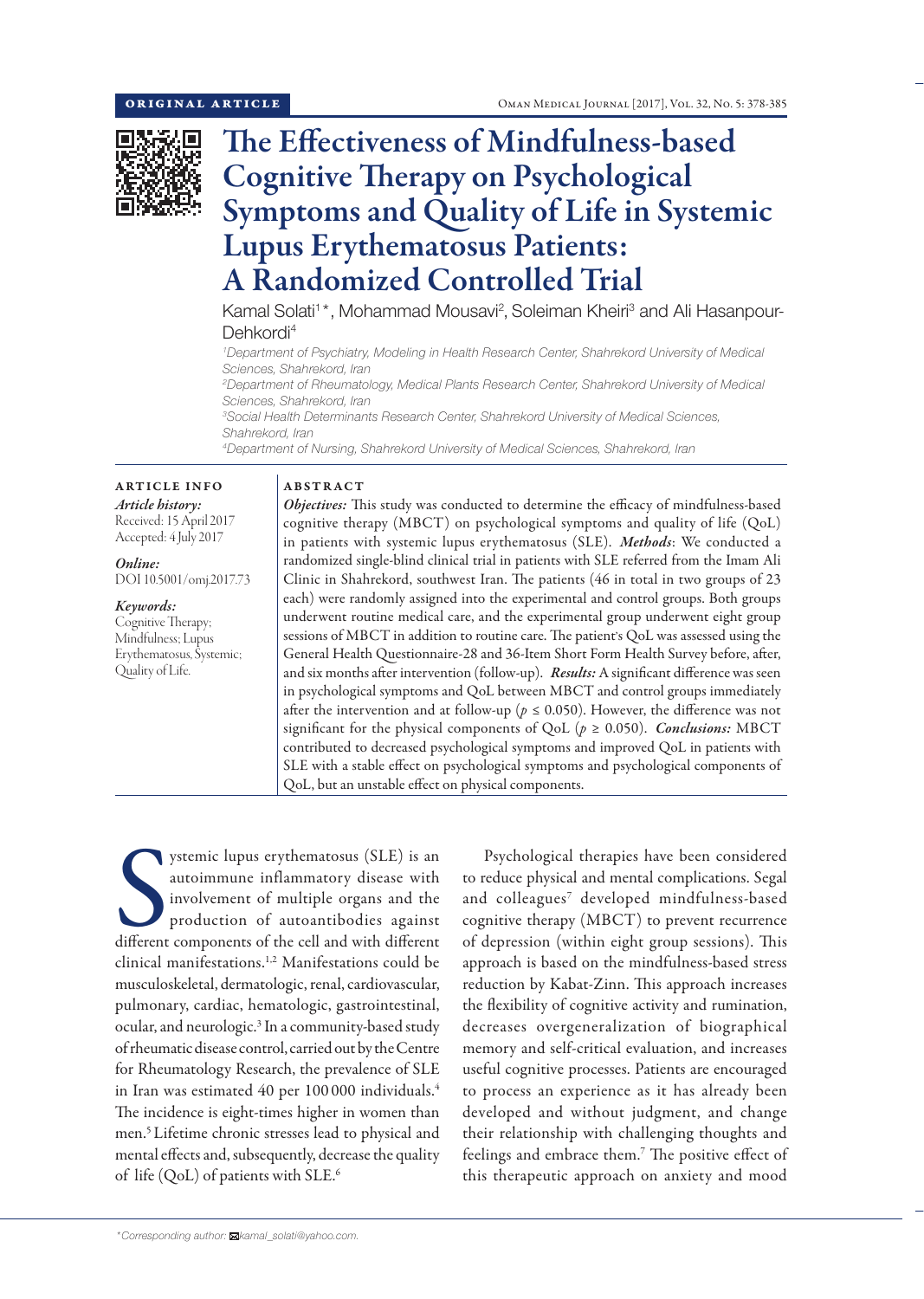disorders, suicidal depression, chronic pain, cancer, and obsessive compulsive disorder (OCD) has been demonstrated.8–13 Some research indicates that the use of a stress management program can contribute to reducing pain and stress and improving mental and physical performance in patients with SLE.<sup>14</sup> Navarrete-Navarrete et al,<sup>15</sup> investigated predictive factors of QoL in patients with SLE and variations in them after cognitive-based therapy (CBT). The results demonstrated a remarkable improvement in patients health-related QoL. 15 In another study, the experimental group received 10 sessions of CBT. The results demonstrated a significant reduction in daily stresses, anxiety, and depression. There was an improvement in QoL in the experimental group compared with the control group, but the reduction was not significant for the disease activity index.<sup>6</sup> Cognitive therapies are reported to be effective in treating many mental disorders.16–22

Considering that MBCT is an interventional method to decrease psychological symptoms, patients learn to become aware of their body sensation, thoughts, and emotions without being judged. This decreases negative judgments and thoughts, which are the main causes of psychological symptoms and leads to their elimination.

Most psychological interventions in people with SLE have been designed for Western populations. To our knowledge, no study has examined the impact of MBCT on psychological symptoms and indices of QoL in patients with SLE in Iran. This study was conducted to determine the efficacy of MBCT on psychological symptoms and QoL in patients with SLE residing in Shahrekord, Iran.

#### METHODS

This was a single-blind randomized clinical trial study and was registered as IRCT201412018253N3 in Iranian Registry of Clinical Trials.

A total of 46 patients with SLE were assigned and selected to take part in the study (23 patients in the experimental group and 23 in the control group). Patients with SLE were enrolled according to the American College of Rheumatology criteria23,24 from the Rheumatology Specialty Clinic of Ayatollah Kashani Hospital of Shahrekord, southwest Iran. The sampling method was based on convenience sampling because the data on the variability of the psychological symptoms were not available in both groups. The sample size was calculated based on a 95% confidence level and a power of 90% to see a difference equal to one standard deviation (SD) of the mean psychological symptoms score between the two groups.

A sample size of 21 patients in each group was calculated and raised to 23 to obtain more precision. Inclusion criteria consisted of meeting at least four American College of Rheumatology diagnostic criteria, education to at least third grade of guidance school, and consenting to participate in the study. Patients were excluded if they had a history of taking psychiatric medications and undergoing psychological therapies within the past six months. The follow-up lasted six months.

A trained clinical psychologist conducted MBCT. Adherence to treatment was examined by the participants' reports at the beginning of each session. In addition, a checklist was developed for the participants to self-record daily routines and home assignments. Assessments were conducted by a trained psychometrics expert.

Demographic data including age, gender, marital status, employment status, educational status, and disease history was collected for each patient. The patients were matched by demographic data and medical history. All the participants completed the study procedure.

The self-reported General Health Questionnaire (GHQ- 28), developed by Goldberg and Hiller, was used to distinguish between mental health and mental illness. GHQ-28 has four subscales: depression, anxiety, social function, and somatization. GHQ-28 has satisfactory reliability and validity for many crosscultural populations, including Farsi speaking.25,26

The 36-Item Short Form Health Survey (SF- $36$ <sup>27</sup> was used to assess QoL. It has two subscales; mental and physical. The scores range from 0 to 100 and are directly proportional to health conditions; therefore, a higher score means a better QoL.<sup>28,29</sup>

After the participants were enrolled, they were randomly (random number table) assigned to one of two groups: MBCT and control. The used tests were run for both groups. Both groups underwent routine medical care. In the experimental group, each participant individually underwent eight sessions (45–60 minutes) of MBCT. In addition to usual medical care, general advice was given to the control group on how to comply with the pharmaceutical and nutritional orders and get enough rest.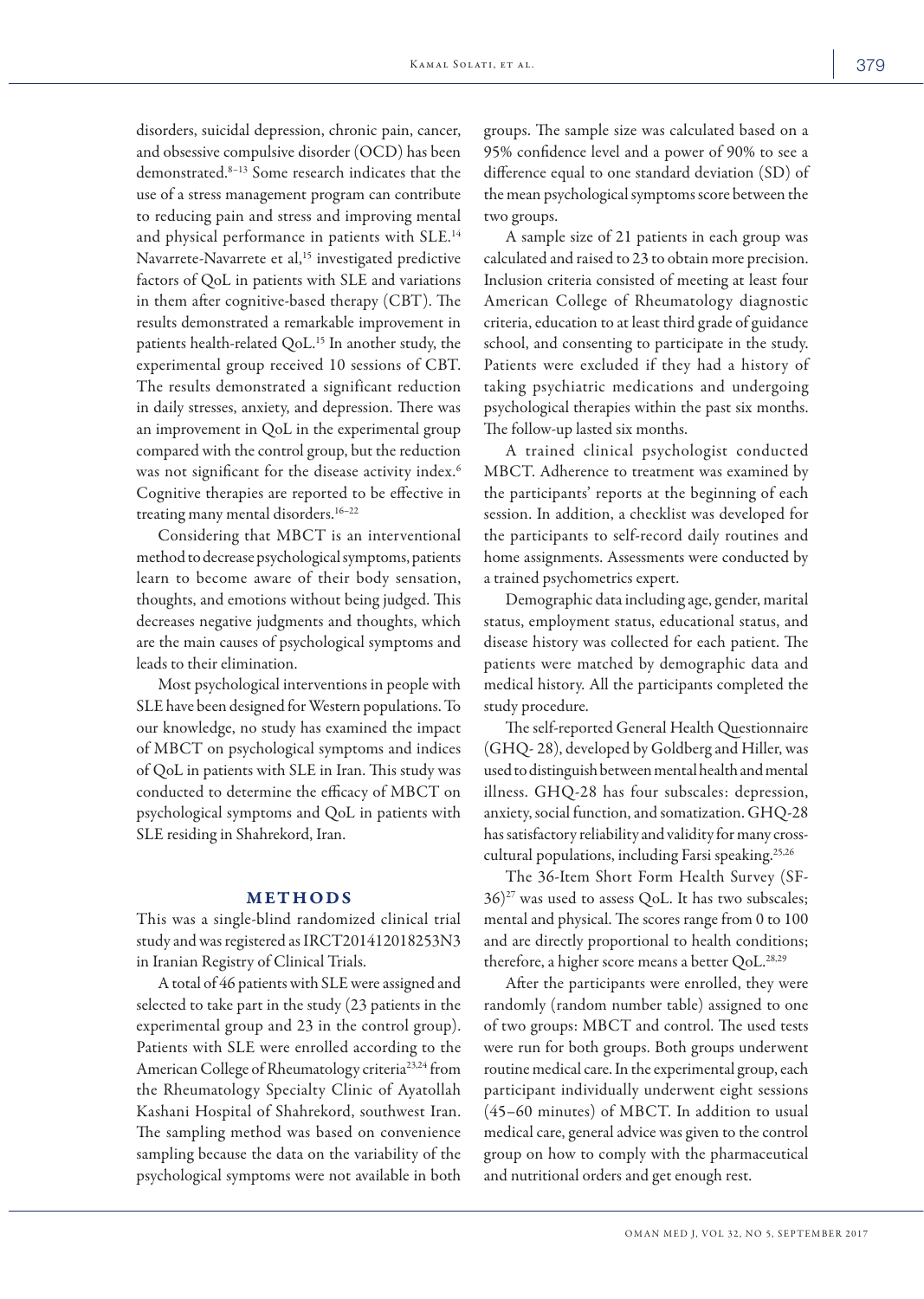| <b>Session</b><br>number | <b>Contents</b>                                                                                                                                                                                        |
|--------------------------|--------------------------------------------------------------------------------------------------------------------------------------------------------------------------------------------------------|
|                          | Establish orientation of the session and set the rules, raising exercise to train being in the present moment, body<br>scan practice, breath focus exercise.                                           |
|                          | Body scan practice, thought and feeling exercise, pleasant event calendar, mindfulness of routine activity.                                                                                            |
| 3                        | Seeing and hearing exercise, sitting meditation, three-minute breathing space, mindful walking, unpleasant event<br>calendar.                                                                          |
| 4                        | Seeing and hearing exercise, sitting meditation, defining the territory of depression, negative automatic thought,<br>diagnosis criteria for depression.                                               |
|                          | Sitting meditation, breathing space, reading poems related to mindfulness, introducing the concept of "acceptance".                                                                                    |
| 6                        | Sitting meditation, mood, thoughts and alternative points exercise, breathing space, observing thoughts and feelings<br>technique.                                                                     |
|                          | Sitting meditation, exercise to explore links between activity and mood, behavioral activation (generate a list of<br>pleasure and mastery activities), identifying actions to do in low-mood periods. |
| 8                        | Body scan practice, review the whole course, discuss how to keep up what has been developed over the past seven<br>weeks, discuss plans and positive reasons for maintaining the practice.             |

| Table 1: Curriculum for sessions of mindfulness-based cognitive therapy. |  |
|--------------------------------------------------------------------------|--|
|--------------------------------------------------------------------------|--|

The participants were required to do their MBCT assignments within 30 minutes of the session, at home. The control group, alongside routine medical treatments, received conventional recommendations such as moderate exercise, balanced diet, and sufficient rest.

The content of MBCT sessions was developed per Segal et al,<sup>7</sup> manual. The main components of MBCT were formal meditation, yoga, and formal daily mindfulness practices [Table 1]. The patients were assessed with the GHQ-28, SF-36 pre- and post-intervention, and six-month post-intervention (follow-up).

Descriptive statistics were used to assess demographic characteristics and disease history. We used the Komogorov-Smirnov test for assessing normal distribution of scores and Levene's test for assessing the equality of variances. For both QoL and psychological symptoms, the variances were equal, and the means were normal. Therefore, we could use covariance test. For continuous variables, data were presented as means±SD and categorical variables as frequency and percent.

The normal distribution and equality of variances of the scores were evaluated and confirmed using one-sample Kolmogorov-Smirnov and Levene's test, respectively. Analysis of covariance was used to compare the scores of QoL and psychological symptoms between the two groups.

Statistical analysis was performed using SPSS Statistics (SPSS Inc. Released 2008. SPSS Statistics for Windows, Version 17.0. Chicago, US) and *p*-values < 0.050 were considered statistically significant.

### RESULTS

The mean age of the participants in the MBCT and control groups was 38 and 40 years old, respectively. The disease history of 13 participants was  $\lt$  4 years, 5–8 years in 18 participants, 9–12 years in 10 participants, and > 13 years in five participants. Naturally, the longer the disease duration, the easier

# Table 2: Participants' characteristics at the beginning of the study.

| <b>Characteristics</b>               | <b>MBCT</b><br>group | Control<br>group | $p$ -value     |
|--------------------------------------|----------------------|------------------|----------------|
| Age, mean $\pm$ SD,<br>years         | $38.0 + 13.6$        | $40.0 + 14.1$    | N <sub>s</sub> |
| Gender                               |                      |                  |                |
| Male                                 | 8(34.7)              | 7(30.4)          | N <sub>s</sub> |
| Female                               | 15(65.2)             | 16(69.5)         | <b>Ns</b>      |
| Education                            |                      |                  |                |
| Lower level<br>vocational school     | 5(21.7)              | 3(13.0)          | N <sub>s</sub> |
| Secondary and<br>diploma education   | 10(43.4)             | 13(56.5)         | N <sub>s</sub> |
| Higher or<br>university<br>education | 8(34.7)              | 7(30.4)          | N <sub>s</sub> |
| <b>Disease duration, years</b>       |                      |                  |                |
| $\epsilon$ 4                         | 6(26.0)              | 7(30.4)          | N <sub>s</sub> |
| $5 - 8$                              | 10(43.4)             | 8(34.7)          | N <sub>s</sub> |
| $9 - 12$                             | 5(21.7)              | 5(21.7)          | N <sub>s</sub> |
| > 13                                 | 2(8.6)               | 3(13.0)          | N <sub>s</sub> |
| Employment                           |                      |                  |                |
| Employed                             | 10(43.7)             | 12(52.1)         | N <sub>s</sub> |
| Unemployed                           | 13(56.5)             | 11(47.8)         | N <sub>s</sub> |

*Data given as n(%) unless otherwise indicated.* 

*Ns: not significant; MBCT: mindfulness-based cognitive therapy; SD: standard deviation.*

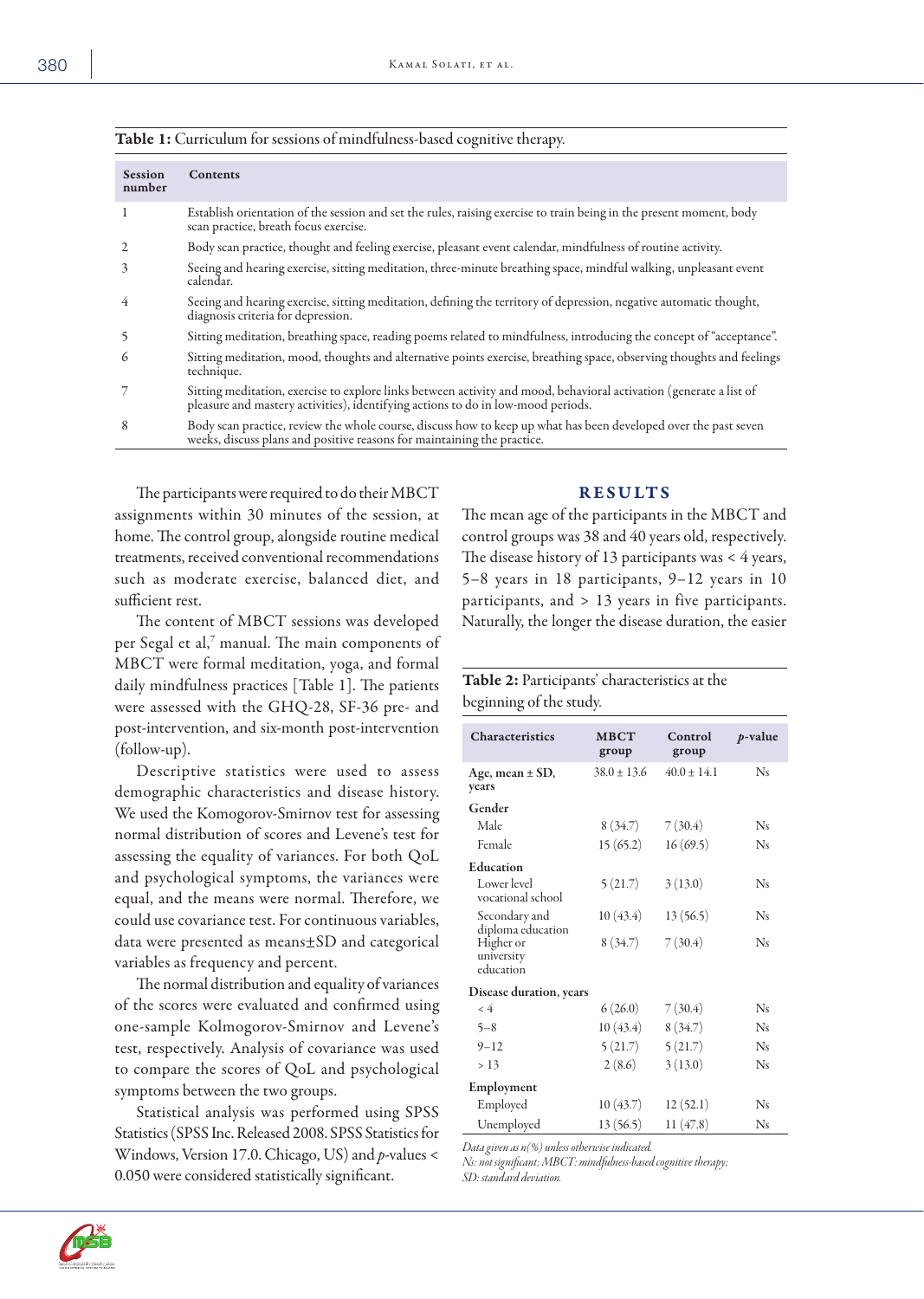| <b>Measure</b>                  | Group       | Pre-treatment  | Post-treatment  | Follow-up      |
|---------------------------------|-------------|----------------|-----------------|----------------|
| Psychological symptoms (GHQ-28) | <b>MBCT</b> | $57.5 \pm 9.7$ | $37.2 \pm 10.0$ | $40.6 \pm 8.8$ |
|                                 | CG          | $54.3 \pm 7.4$ | $57.3 \pm 8.1$  | $57.5 \pm 9.5$ |
| Depression                      | <b>MBCT</b> | $13.6 \pm 4.1$ | $8.9 \pm 2.3$   | $9.8 \pm 3.1$  |
|                                 | CG          | $12.7 + 2.5$   | $14.4 \pm 2.8$  | $13.6 \pm 2.4$ |
| Anxiety                         | <b>MBCT</b> | $13.8 \pm 4.2$ | $9.2 \pm 3.5$   | $10.1 \pm 3.2$ |
|                                 | CG          | $13.4 \pm 3.2$ | $14.5 \pm 3.5$  | $13.8 \pm 3.1$ |
| Social function                 | <b>MBCT</b> | $15.6 \pm 3.5$ | $8.8 \pm 2.7$   | $9.5 \pm 2.9$  |
|                                 | CG          | $13.4 \pm 3.7$ | $14.7 \pm 4.1$  | $15.7 \pm 4.3$ |
| Somatization                    | <b>MBCT</b> | $14.4 \pm 2.9$ | $10.3 \pm 2.3$  | $11.2 \pm 2.4$ |
|                                 | CG          | $14.7 + 2.9$   | $13.7 \pm 3.2$  | $14.3 \pm 3.6$ |

| Table 3: Mean and standard deviation of scores on GHQ-28 and each subscales. |  |
|------------------------------------------------------------------------------|--|
|------------------------------------------------------------------------------|--|

*GHQ-28: general health questionnaire 28-item; MBCT: mindfulness-based cognitive therapy; CG: control group.*

the disease acceptance is and, therefore, the more difficult response to treatment. Fifteen participants in the MBCT group were women and eight were men. Most participants in both groups had secondary and diploma level education, 56.5% of participants in the MBCT group were unemployed (mainly housewives) and this figure was 47.8% in the control group [Table 2].

The mean score of psychological symptoms was 57.5 in the MBCT group and 54.3 in the control group. A significant difference was obtained in the mean score of psychological symptoms between the MBCT and control group pre-intervention, postintervention, and at follow-up [Table 3].

Analysis of covariance indicated a significant difference in the mean score of psychological symptoms between the MBCT and control groups, both immediately after the treatment  $(F = 98.60; p < 0.001)$ and at follow-up ( $F = 79.41$ ;  $p = 0.001$ ). The effect size (Eta) after the treatment was 0.78, meaning that 78.0% of the derived difference was due to MBCT [Table 4]. The effects of MBCT on psychological symptoms were assessed by analysis of covariance immediately after treatment and at follow-up [Table 4].

| Table 4: Analysis of covariance of psychological |  |
|--------------------------------------------------|--|
| symptoms outcomes post-treatment and follow-up.  |  |

| <b>Statistical</b><br>test/<br>Source | df | F     | $p$ -value | Eta<br>squared | Observed<br>power |
|---------------------------------------|----|-------|------------|----------------|-------------------|
| Pre-test <sup>a</sup>                 |    | 37.40 | 0.001      | 0.49           | 0.95              |
| Treatment <sup>a</sup>                |    | 98.60 | < 0.001    | 0.78           | 0.97              |
| Pre-test <sup>b</sup>                 |    | 22.80 | 0.009      | 0.27           | 0.88              |
| Treatment <sup>b</sup>                |    | 79.41 | 0.001      | 0.38           | 0.94              |

*a :post-treatment; b :follow-up; df: degrees of freedom.*

The mean QoL score was 43.7 in the MBCT group and 44.3 in the control group, with no significant difference. A significant difference was obtained in the mean score for psychological QoL between MBCT and control groups pre-intervention, postintervention, and at follow-up. For physical QoL, the mean score in the MBCT group increased after the intervention (49.7), but decreased at follow-up (45.6) [Table 5].The effects of MBCT on QoL were assessed by analysis of covariance post-intervention and at follow-up [Table 6].

Analysis of covariance indicated a significant difference in the mean psychological QoL score between the MBCT group and the control group after the intervention (F = 968.97;  $p < 0.001$ ) and in the follow-up (F = 66.39;  $p = 0.004$ ). The effect size immediately after therapy and at follow-up was 0.46 and 0.32, respectively, meaning that 46.0% and 32.0% of the derived difference between the two groups, respectively, was due to MBCT [Table 6].

Also, a significant difference in the mean score of physical QoL was derived between MBCT and control groups immediately after intervention  $(F = 473.22; p = 0.001)$  but not in the follow-up  $(F = 23.56; p = 0.157)$ . The effect size in the followup was 0.12, meaning that only 12.0% of the derived difference between the two groups was due to MBCT [Table 6].

# DISCUSSION

The mean score of psychological symptoms decreased significantly in the MBCT group compared with the control group in the post-intervention and followup periods. The findings indicate that MBCT could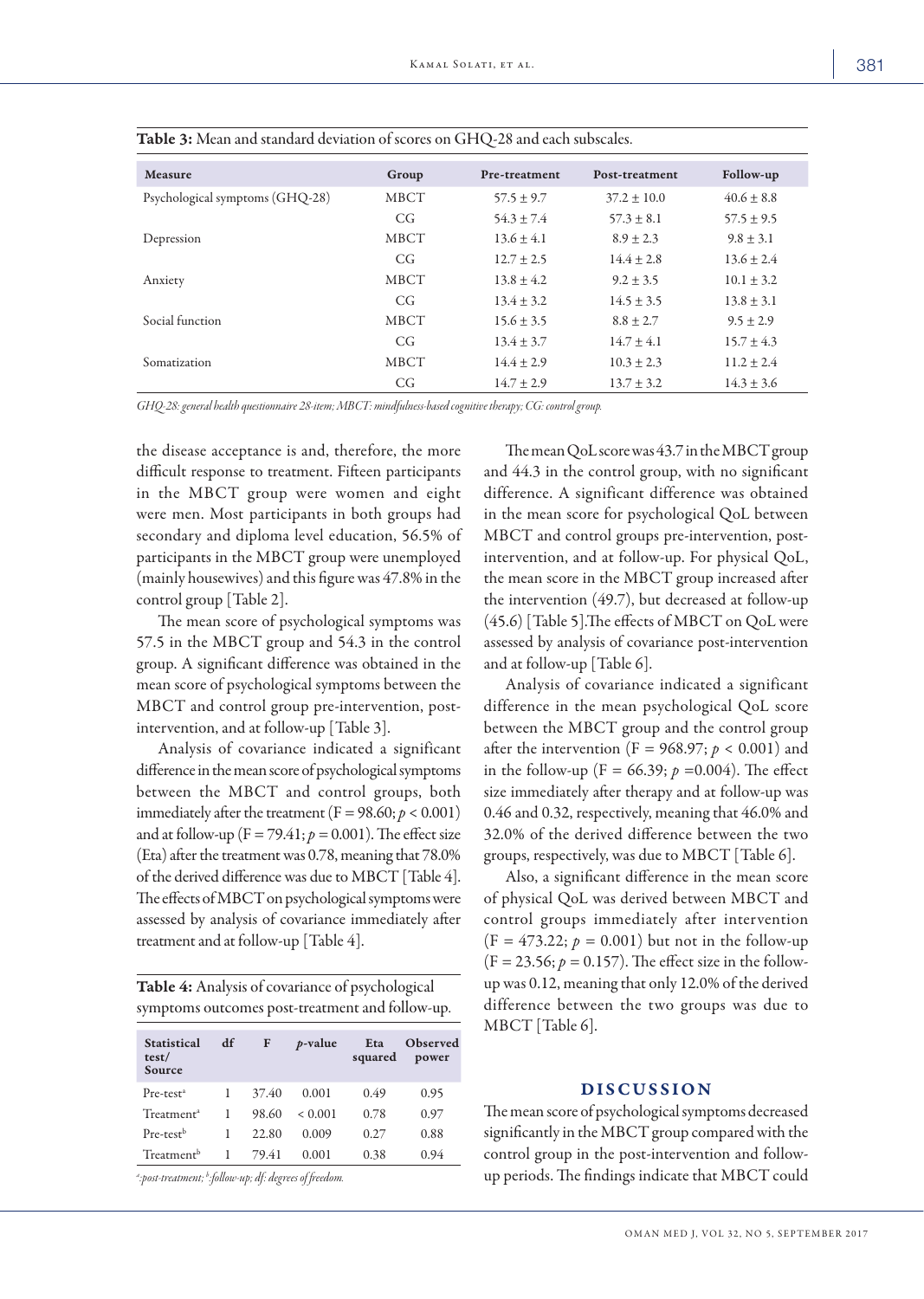| <b>Table 5:</b> Mean and standard deviation of the quality of life $(QoL)$ . |       |                  |                   |                 |  |
|------------------------------------------------------------------------------|-------|------------------|-------------------|-----------------|--|
| $QoL(SF-36)$                                                                 | Group | Pre-intervention | Post-intervention | Follow-up       |  |
| <b>MCS</b>                                                                   | MBCT  | $43.7 \pm 11.0$  | $51.6 \pm 10.4$   | $50.3 \pm 11.8$ |  |
|                                                                              | CG    | $44.3 \pm 10.8$  | $43.7 \pm 11.5$   | $43.7 \pm 12.4$ |  |
| <b>PCS</b>                                                                   | MBCT  | $44.0 \pm 11.5$  | $49.7 \pm 10.6$   | $45.6 \pm 8.9$  |  |
|                                                                              | CG    | $43.2 \pm 10.4$  | $44.3 \pm 11.7$   | $44.8 \pm 9.7$  |  |

*SF-36: short form 36-item health survey; MCS: mental component summary; PCS: physical component summary; MBCT: mindfulness-based cognitive therapy; CG: control group.*

contribute positively to reducing psychological symptoms in patients with SLE, which is consistent with a study performed by Navarrete-Navarrete et al.6 In their study, 45 patients with SLE underwent 10 sessions of CBT and exhibited a significant decrease in daily stresses, anxiety, and depression and an improvement in QoL compared with the control group. However, little variation was seen in disease activity index. In another study, 122 patients with SLE, accompanied by their spouses, underwent psychoeducational intervention for six months. Immediately after the intervention, there was a significant difference seen in the couples interactions and problem-solving skills, and at follow-up, there was a significant improvement in social support, self-efficacy, couples interactions, and daily chronic fatigue improved significantly,<sup>30</sup> which is consistent with our findings. Because psychological symptoms and problems are directly correlated with selfefficacy, couples interactions, and daily chronic fatigue removal of the psychological symptoms leads to improvement of the other factors.

Other studies have demonstrated the efficacy of MBCT on pain tolerance in patients with low back pain,31 inability, pain, daily stresses in rheumatoid arthritis patients,<sup>32</sup> depression symptoms in diabetes

patients,<sup>33</sup> OCD,<sup>13</sup> and generalized anxiety disorder and panic.<sup>9,10</sup> The results of these studies are consistent with our findings on the efficacy of this approach in reducing psychological symptoms in patients with SLE.

We also found a significant difference in the psychological parameters of QoL between the MBCT and control groups both immediately after and at follow-up, but the difference in physical parameters of QoL was significant both immediately after and six-months after the intervention. Bantornwan et al,<sup>34</sup> followed-up 15 patients with SLE for six months and compared them with the control group for QoL and normetanephrine use. The authors found no significant difference in normetanephrine use between the two groups, but the difference in psychological and physical QoL was significant.<sup>34</sup> The results of their study are consistent with our findings on the psychological parameters of QoL. The inconsistency of the findings in the physical parameters can be attributed to the intervention and its duration.

Navarrete-Navarrete et al,<sup>6</sup> demonstrated that psychological interventions change psychological symptoms and QoL, but do not contribute to disease activity index.In their study, 45 patients were

| Table 6: Analysis of covariance of quality of life outcomes at post treatment. |    |        |             |             |                |
|--------------------------------------------------------------------------------|----|--------|-------------|-------------|----------------|
| <b>Statistical test/Source</b>                                                 | df | F      | $p$ -value  | Eta squared | Observed power |
| Mental health                                                                  |    |        |             |             |                |
| $Pre-testa$                                                                    | 1  | 153.42 | 0.010       | 0.68        | 0.94           |
| Treatment <sup>a</sup>                                                         | Τ. | 968.97 | ${}< 0.001$ | 0.46        | 0.78           |
| Pre-test <sup>b</sup>                                                          | 1  | 527.14 | 0.001       | 0.42        | 0.89           |
| Treatment <sup>b</sup>                                                         | 1  | 66.39  | 0.004       | 0.32        | 0.82           |
| Physical function                                                              |    |        |             |             |                |
| $Pre-testa$                                                                    | 1  | 295.14 | 0.000       | 0.72        | 0.91           |
| Treatment <sup>a</sup>                                                         |    | 473.22 | 0.001       | 0.38        | 0.84           |
| Pre-test <sup>b</sup>                                                          | 1  | 318.16 | 0.010       | 0.54        | 0.87           |
| Treatment <sup>b</sup>                                                         |    | 23.56  | 0.157       | 0.12        | 0.91           |

*a :post-treatment; b :follow-up; df: degrees of freedom.*

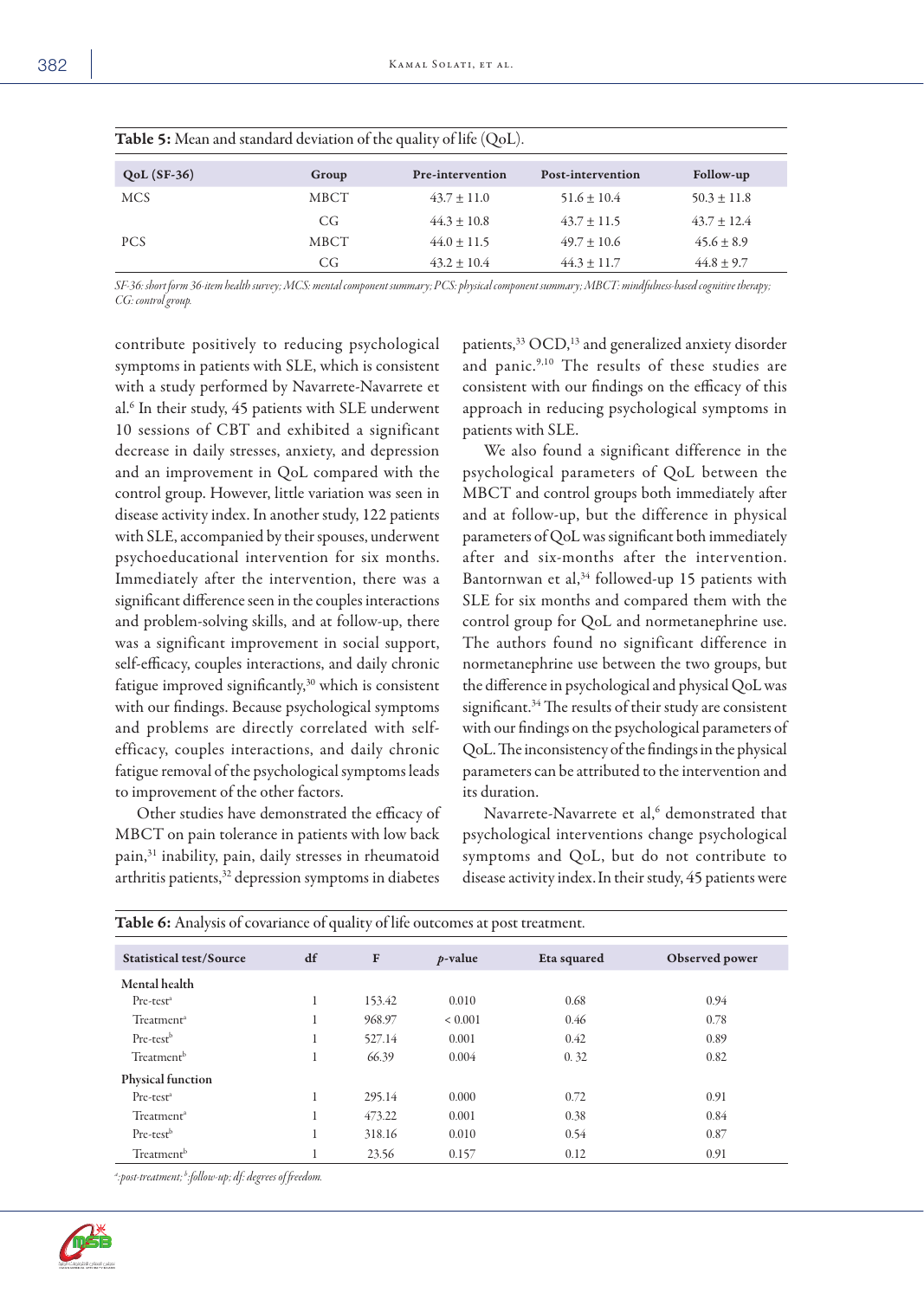assigned to an experimental or control group; the experimental group received CBT within 10 sessions. The results indicated a significant reduction in daily stresses, anxiety and depression, and improvement QoL in the experimental group compared with the control group. However, the reduction was not significant for disease activity index,<sup>6</sup> which is consistent with our study. Since QoL is associated with different factors (e.g., stress, anxiety, and depression), which can be reduced by CBT, QoL can be improved. The predictive factors of QoL and the variation in them were examined in one study in patients with SLE after CBT. 15 In agreement with our study, the authors found a remarkable improvement in patient's health-related QoL. Since patients with SLE patients suffer from higher daily stress compared to the general population, which is associated with severity of SLE symptoms,<sup>35,36</sup> and psychiatric disorders, particularly mood and anxietyrelated, are highly prevalent in these patients.<sup>37</sup> On the other hand, the disease is chronic and etiologically unknown,<sup>3</sup> and patients with SLE have a lower QoL compared with the general population.38,39 Given that previous studies showed that psychological interventions, especially CBT, have positive effects on reducing stress and psychological problems as well as improving patient's QoL, 6,15 so it is assumed that MBCT can also be effective in improving QoL and reduce psychological symptoms. MBCT has been reported to be influential in reducing anxiety, depression, suicide in soldiers, <sup>40</sup> reducing stress and improving the QoL in patients with breast cancer, $41$ improving the QoL and decreasing the severity of symptoms in patients with psoriasis, $42$  and reducing the symptoms of patients with irritable bowel syndrome.<sup>43</sup> Why the physical symptoms of QoL following intervention were not improved could be due to SLE being a medical condition, and MBCT can only improve psychological consequences of the disease and while medical interventions are needed to treat the physical symptoms.

The generalizability of the results is limited. Participants in this study may have completed the questionnaires with false information at postintervention or follow-up, and because these questionnaires lack a lie detector, the results should be generalized with caution. Judgment about the effectiveness of MBCT in the groups was made based on the test scores (GHQ-28 and QoL), which is a common method but clinical interview was not carried out to complete data on psychological symptoms and QoL in this study and, therefore, any generalization of the results should be conducted with caution. Additionally, the small sample size may affect the results of the study. Of the strengths of this study is the psychological intervention; MBCT is a new intervention method among the other types of studies conducted.

### CONCLUSION

The findings of this study demonstrated that MBCT could improve patient's QoL and relieve psychological symptoms in patients with SLE, but was not effective in improving their physical symptoms because the main basis of treatment is medical. Medical treatments are only effective to remove the physical symptoms of SLE patients, and psychological interventions can only change their psychological outcomes although mental and physical problems interact in a complicated manner. Therefore, rheumatologists and psychologists are recommended to cooperate with each other to remove the psychological and physical symptoms of these patients.

#### *Disclosure*

The authors declared no conflicts of interest. This research project (with grant no. 1149 and with ethical no. 91-3-11) was funded by Deputy of Research and Technology of Shahrekord University of Medical Sciences.

#### *Acknowledgements*

We thank all patients referred to the Imam Ali Subspecialty Clinic of Ayatollah Kashani, Shahrekord, for participating in this project.

#### references

- 1. Mina R, Brunner HI. Update on differences between childhood-onset and adult-onset systemic lupus erythematosus. Arthritis Res Ther 2013 Aug;15(4):218.
- 2. Rahman A, Isenberg DA. Systemic lupus erythematosus. N Engl J Med 2008 Feb;358(9):929-939.
- 3. Hahn HB. Systemic lupus erythematosus. In: Braunwald E, Fauci AD, Kasper DL, Hauser SL, Longo DL, Jameson JL, editors. Harrison's principle of internal medicine. 18th ed. New York: McGraw-Hill; 2012.
- 4. Jamshidi AR, Tehrani-Banihashemi A, Dahaghin S, Gholami J, Froozanfar MH, Akhlaghi M, et al. Clinical hand osteoarthritis in Tehran: prevalence, signs, symptoms, and pattern - COPCORD stage I, Iran study. J Rheumatol 2008 Jul;35(7):1467-1468.
- 5. Horváth L, Czirják L, Fekete B, Jakab L, Pozsonyi T, Kalabay L, et al. High levels of antibodies against Clq are associated with disease activity and nephritis but not with other organ manifestations in SLE patients. Clin Exp Rheumatol 2001 Nov-Dec;19(6):667-672.
- 6. Navarrete-Navarrete N, Peralta-Ramírez MI, Sabio-Sánchez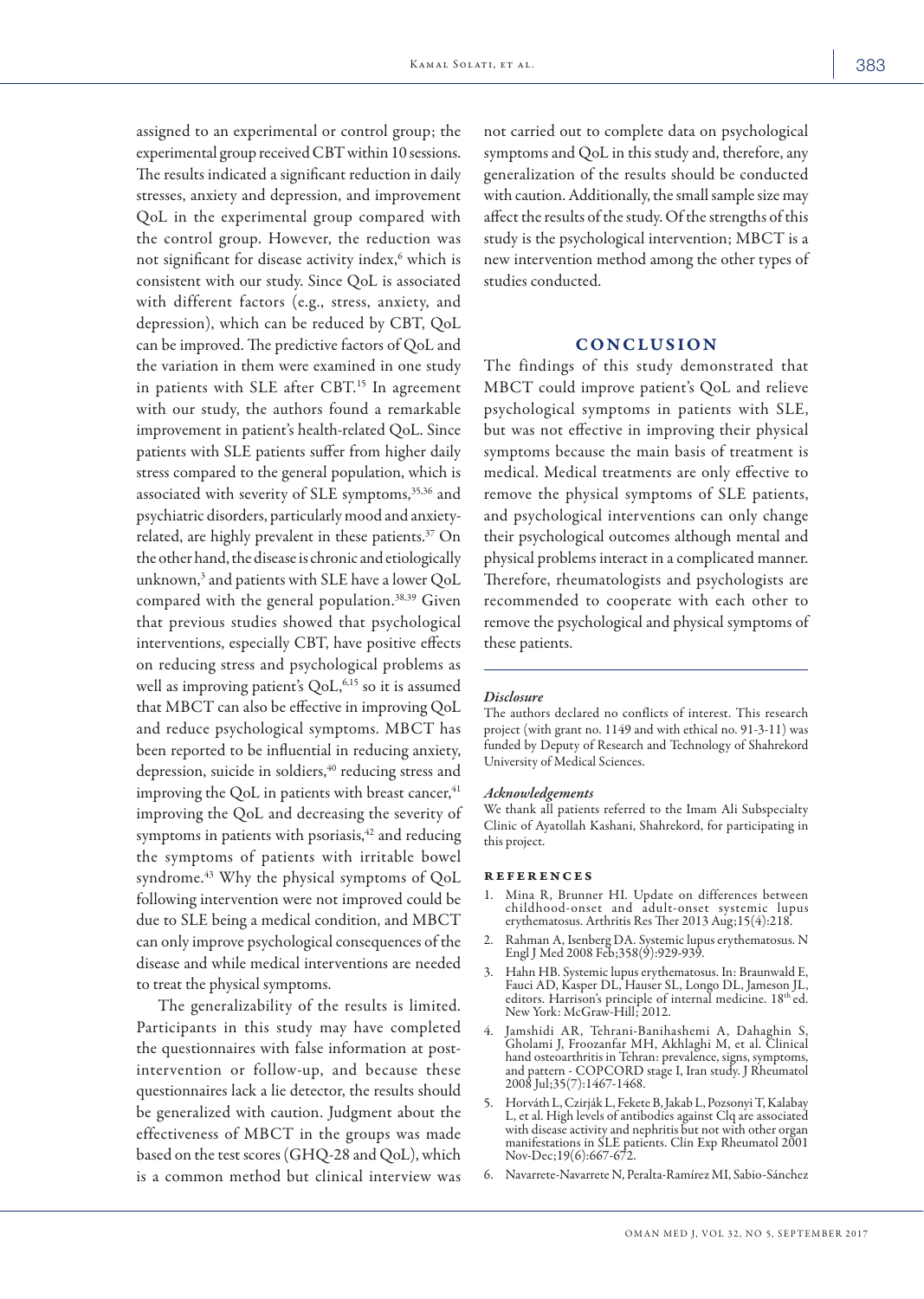JM, Coín MA, Robles-Ortega H, Hidalgo-Tenorio C, et al. Efficacy of cognitive behavioural therapy for the treatment of chronic stress in patients with lupus erythematosus: a randomized controlled trial. Psychother Psychosom 2010;79(2):107-115.

- 7. Segal ZV, Williams JMG, Teasdale JD. Mindfulnessbased cognitive therapy for depression: a new approach to preventing relapse. New York: Guilford Press;2002. p.351.
- 8. Hofmann SG, Sawyer AT, Witt AA, Oh D. The effect of mindfulness-based therapy on anxiety and depression: A meta-analytic review. J Consult Clin Psychol 2010 Apr;78(2):169-183.
- 9. Evans S, Ferrando S, Findler M, Stowell C, Smart C, Haglin D. Mindfulness-based cognitive therapy for generalized anxiety disorder. J Anxiety Disord 2008 May;22(4):716- 721.
- 10. Kim B, Lee SH, Kim YW, Choi TK, Yook K, Suh SY, et program as an adjunct to pharmacotherapy in patients with panic disorder. J Anxiety Disord 2010 Aug;24(6):590-595.
- 11. Crane C, Williams JM. Factors associated with attrition from mindfulness-based cognitive therapy in patients with a history of suicidal depression. Mindfulness (N Y) 2010  $Mar; 1(1): 10-20.$
- 12. Marchand WR. Mindfulness-based stress reduction, mindfulness-based cognitive therapy, and Zen meditation for depression, anxiety, pain, and psychological distress. J Psychiatr Pract 2012 Jul;18(4):233-252.
- 13. Külz AK, Landmann S, Cludius B, Hottenrott B, Rose N, Heidenreich T, et al. Mindfulness-based cognitive therapy in obsessive-compulsive disorder: protocol of a randomized controlled trial. BMC Psychiatry 2014 Nov;14:314.
- 14. Greco CM, Rudy TE, Manzi S. Effects of a stress-reduction program on psychological function, pain, and physical function of systemic lupus erythematosus patients: a randomized controlled trial. Arthritis Rheum 2004 Aug;51(4):625-634.
- 15. Navarrete-Navarrete N, Peralta-Ramírez MI, Sabio JM, Martínez-Egea I, Santos-Ruiz A, Jiménez-Alonso J. Quality- of-life predictor factors in patients with SLE and their modification after cognitive behavioural therapy. Lupus 2010 Dec;19(14):1632-1639.
- 16. Solati Dehkordy K, Adibi P, Sobhi Gharamaleky N. Effects of relaxation and citalopram on severity and frequency of the symptoms of irritable bowel syndrome with diarrhea predominance. Pak J Med Sci 2010;26(1):88-91.
- 17. Nikfarjam M. Solati Dehkordi K, Aghaei A, Rahimian pharmacotherapy and pharmacotherapy alone on the quality of life in patients with irritable bowel syndrome. Govaresh 2013;18(3):149-156.
- 18. Solati Dehkordi K, Nikfarjam M, Sanaei S. Effectiveness of mindfulness-based stress reduction training and drug therapy on quality of life in patients with irritable bowel syndrome in Shahrekord. Life Sci J 2014;11(9):445-449.
- 19. Shahbazi K, Solati K, Hasanpour-Dehkordi A. Comparison of hypnotherapy and standard medical treatment alone on quality of life in patients with irritable bowel syndrome: A randomized control trial. J Clin Diagn Res 2016 May;10(5):OC01-OC04.
- 20. Solati K. The efficacy of quality of life therapy on mental health in the families of patients with chronic psychiatric disorders. Br J Med Med Res 2016;17(5):1-7.
- 21. Dehkordi AH, Solati K. The effects of cognitive behavioral therapy and drug therapy on quality of life and symptoms of patients with irritable bowel syndrome. J Adv Pharm Technol Res 2017 Apr-Jun;8(2):67-72.
- 22. Solati K. The efficacy of mindfulness-based cognitive therapy on resilience among the wives of patients with schizophrenia. J ClinDiag Res 2017 Apr;11(4):VC01-V<sub>C</sub>03
- 23. Tan EM, Cohen AS, Fries JF, Masi AT, McShane DJ, Rothfield NF, et al. The 1982 revised criteria for the

classification of systemic lupus erythematosus. Arthritis Rheum 1982 Nov;25(11):1271-1277.

- 24. Hochberg MC. Updating the American College of Rheumatology revised criteria for the classification of systemic lupus erythematosus. Arthritis Rheum 1997 Sep;40(9):1725.
- 25. Goldberg DP, Hillier VF. A scaled version of the general health questionnaire. Psychol Med 1979 Feb;9(1):139-145.
- 26. Noorbala AA, Faghihzadeh S, Kamali K, Bagheri Yazdi SA, Hajebi A, Mousavi MT, et al. Mental health survey of the Iranian adult population in 2015. Arch Iran Med 2017 Mar; 20(3): 128-134.
- 27. Gilboe IM, Kvien TK, Husby G. Disease course in systemic lupus erythematosus: changes in health status, disease activity, and organ damage after 2 years. J Rheumatol 2001 Feb;28(2):266-274.
- 28. Jafari H, Lahsaeizadeh S, Jafari P, Karimi M. Quality of life in thalassemia major: reliability and validity of the Persian version of the SF-36 questionnaire. J Postgrad Med 2008 Oct-Dec;54(4):273-275.
- 29. Ware J, Kosinski M, Keller S. SF-36 Physical and Mental Health Summary Scales: A User's Manual. Boston: Health Institute, New England Medical Center; 1994.
- 30. Karlson EW, Liang MH, Eaton H, Huang J, Fitzgerald L, Rogers MP, et al. A randomized clinical trial of a psychoeducational intervention to improve outcomes in systemic lupus erythematosus. Arthritis Rheum 2004 Jun;50(6):1832-1841.
- 31. Cramer H, Haller H, Lauche R, Dobos G. Mindfulnessbased stress reduction for low back pain. A systematic review. BMC Complement Altern Med 2012 Sep;12:162.
- 32. Davis MC, Zautra AJ, Wolf LD, Tennen H, Yeung EW. Mindfulness and cognitive-behavioral interventions for chronic pain: differential effects on daily pain reactivity and stress reactivity. J Consult Clin Psychol 2015 Feb;83(1):24- 35.
- 33. Tovote KA, Fleer J, Snippe E, Peeters AC, Emmelkamp PM, Sanderman R, et al. Individual mindfulness-based cognitive therapy and cognitive behavior therapy for treating depressive symptoms in patients with diabetes: results of a randomized controlled trial. Diabetes Care 2014 Sep;37(9):2427-2434.
- 34. Bantornwan S, Watanapa WB, Hussarin P, Chatsiricharoenkul S, Larpparisuth N, Teerapornlertratt T, et al. Role of meditation in reducing sympathetic hyperactivity and improving quality of life in lupus nephritis patients with chronic kidney disease. J Med Assoc Thai 2014 Mar;97(Suppl 3):S101-S107.
- 35. Peralta-Ramírez MI, Jiménez-Alonso J, Godoy-García JF, Pérez-García M; Group Lupus Virgen de las Nieves. The effects of daily stress and stressful life events on the clinical symptomatology of patients with lupus erythematosus. Psychosom Med 2004 Sep-Oct;66(5):788-794.
- 36. Bricou O, Taïeb O, Baubet T, Gal B, Guillevin L, Moro MR. Stress and coping strategies in systemic lupus erythematosus: a review. Neuroimmunomodulation 2006;13(5-6):283-293.
- 37. Bachen EA, Chesney MA, Criswell LA. Prevalence of mood and anxiety disorders in women with systemic lupus erythematosus. Arthritis Rheum 2009 Jun;61(6):822-829.
- 38. Dobkin PL, Da Costa D, Dritsa M, Fortin PR, Senécal erythematosus patients during more and less active disease states: differential contributors to mental and physical health. Arthritis Care Res 1999 Dec;12(6):401-410.
- 39. Jolly M. How does quality of life of patients with systemic lupus erythematosus compare with that of other common chronic illnesses? J Rheumatol 2005 Sep;32(9):1706-1708.
- 40. Serpa JG, Taylor SL, Tillisch K. Mindfulness-based stress reduction (MBSR) reduces anxiety, depression, and suicidal ideation in veterans. Med Care 2014 Dec;52(12)(Suppl 5):S19-S24.
- 41. Stafford L, Thomas N, Foley E, Judd F, Gibson P, Komiti